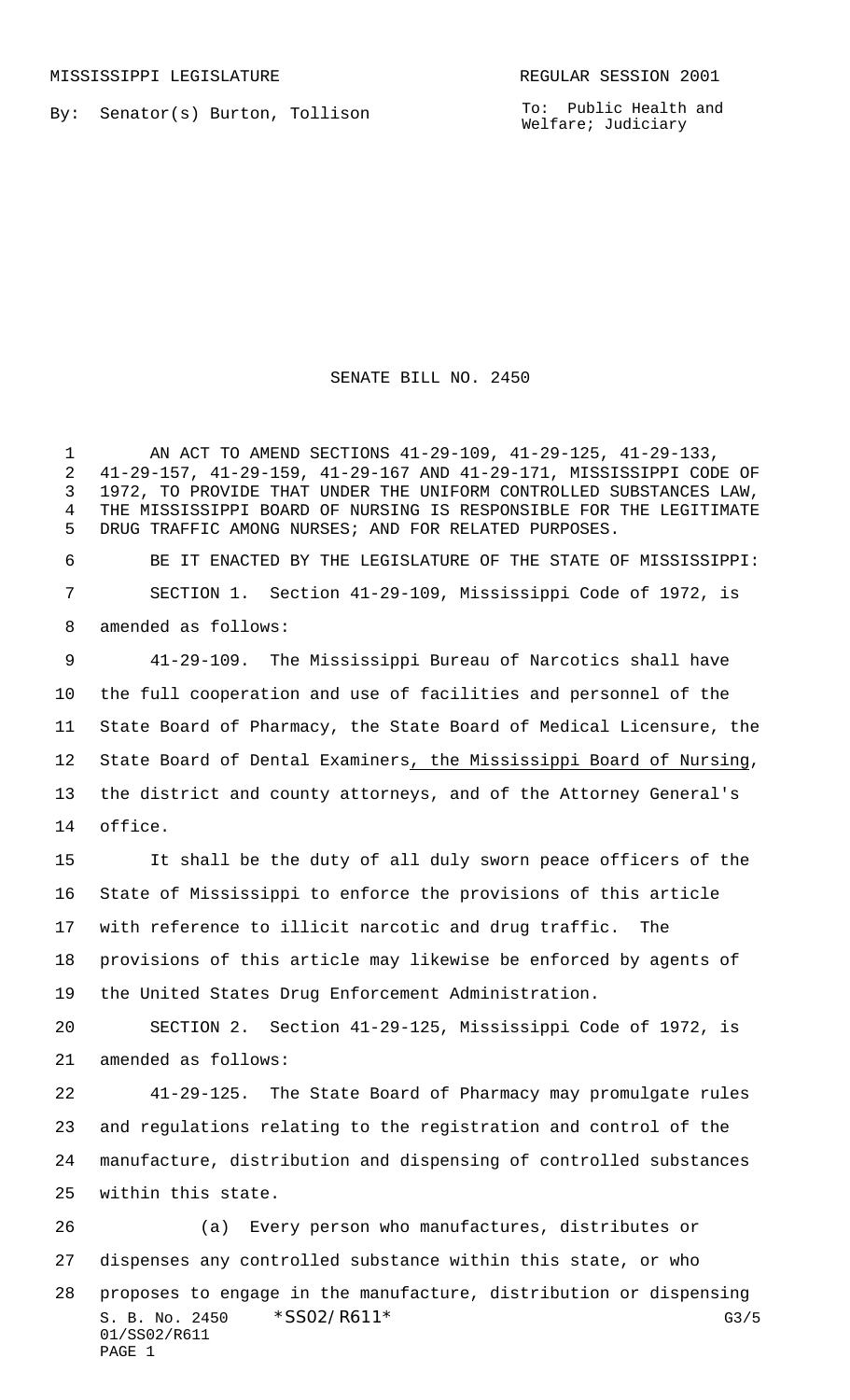of any controlled substance within this state, must obtain a registration issued by the State Board of Pharmacy, the State Board of Medical Licensure, the State Board of Dental Examiners or the Mississippi Board of Nursing, as appropriate, in accordance with its rules. Such registration shall be obtained annually or biennially, as specified by the issuing board, and a reasonable fee may be charged by the issuing board for such registration.

 (b) Persons registered by the State Board of Pharmacy, with the consent of the United States Drug Enforcement Administration and the State Board of Medical Licensure, the State Board of Dental Examiners or the Mississippi Board of Nursing, to manufacture, distribute, dispense or conduct research with controlled substances may possess, manufacture, distribute, dispense or conduct research with those substances to the extent authorized by their registration and in conformity with the other provisions of this article.

 (c) The following persons need not register and may lawfully possess controlled substances under this article:

 (1) An agent or employee of any registered manufacturer, distributor or dispenser of any controlled substance 49 if he is acting in the usual course of his business or employment;

 (2) A common or contract carrier or warehouseman, or an employee thereof, whose possession of any controlled substance is in the usual course of business or employment;

 (3) An ultimate user or a person in possession of any controlled substance pursuant to a lawful order of a practitioner or in lawful possession of a Schedule V substance as defined in Section 41-29-121.

 (d) The State Board of Pharmacy may waive by rule the requirement for registration of certain manufacturers, distributors or dispensers if it finds it consistent with the public health and safety.

S. B. No. 2450 \*SS02/R611\* 01/SS02/R611 PAGE 2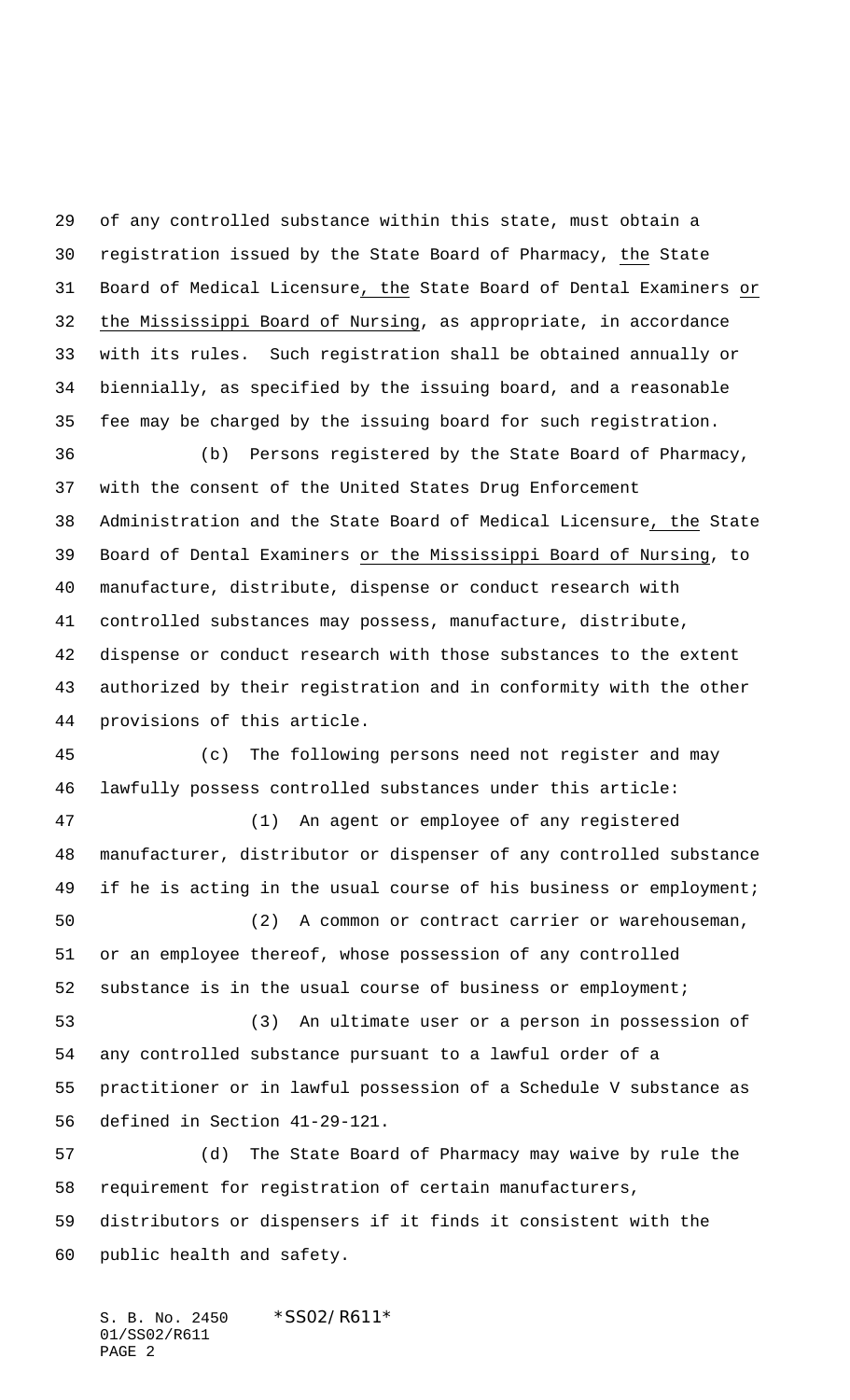(e) A separate registration is required at each principal place of business or professional practice where the applicant manufactures, distributes or dispenses controlled substances.

 (f) The State Board of Pharmacy, the Mississippi Bureau of Narcotics, the State Board of Medical Licensure, the State Board of Dental Examiners and the Mississippi Board of Nursing may inspect the establishment of a registrant or applicant for registration in accordance with the regulations of these agencies as approved by the board.

 SECTION 3. Section 41-29-133, Mississippi Code of 1972, is amended as follows:

 41-29-133. Persons registered to manufacture, distribute, or dispense controlled substances under this article shall keep records and maintain inventories in conformance with the record-keeping and inventory requirements of federal law and with any additional rules the State Board of Pharmacy, the State Board of Medical Licensure, the State Board of Dental Examiners or the Mississippi Board of Nursing may issue.

 SECTION 4. Section 41-29-157, Mississippi Code of 1972, is amended as follows:

 41-29-157. (a) Issuance and execution of administrative inspection warrants and search warrants shall be as follows, except as provided in subsection (c) of this section:

S. B. No. 2450 \*SS02/R611\* 01/SS02/R611 PAGE 3 (1) A judge of any state court of record, or any justice court judge within his jurisdiction, and upon proper oath or affirmation showing probable cause, may issue warrants for the purpose of conducting administrative inspections authorized by this article or rules thereunder, and seizures of property appropriate to the inspections. For purposes of the issuance of administrative inspection warrants, probable cause exists upon showing a valid public interest in the effective enforcement of this article or rules thereunder, sufficient to justify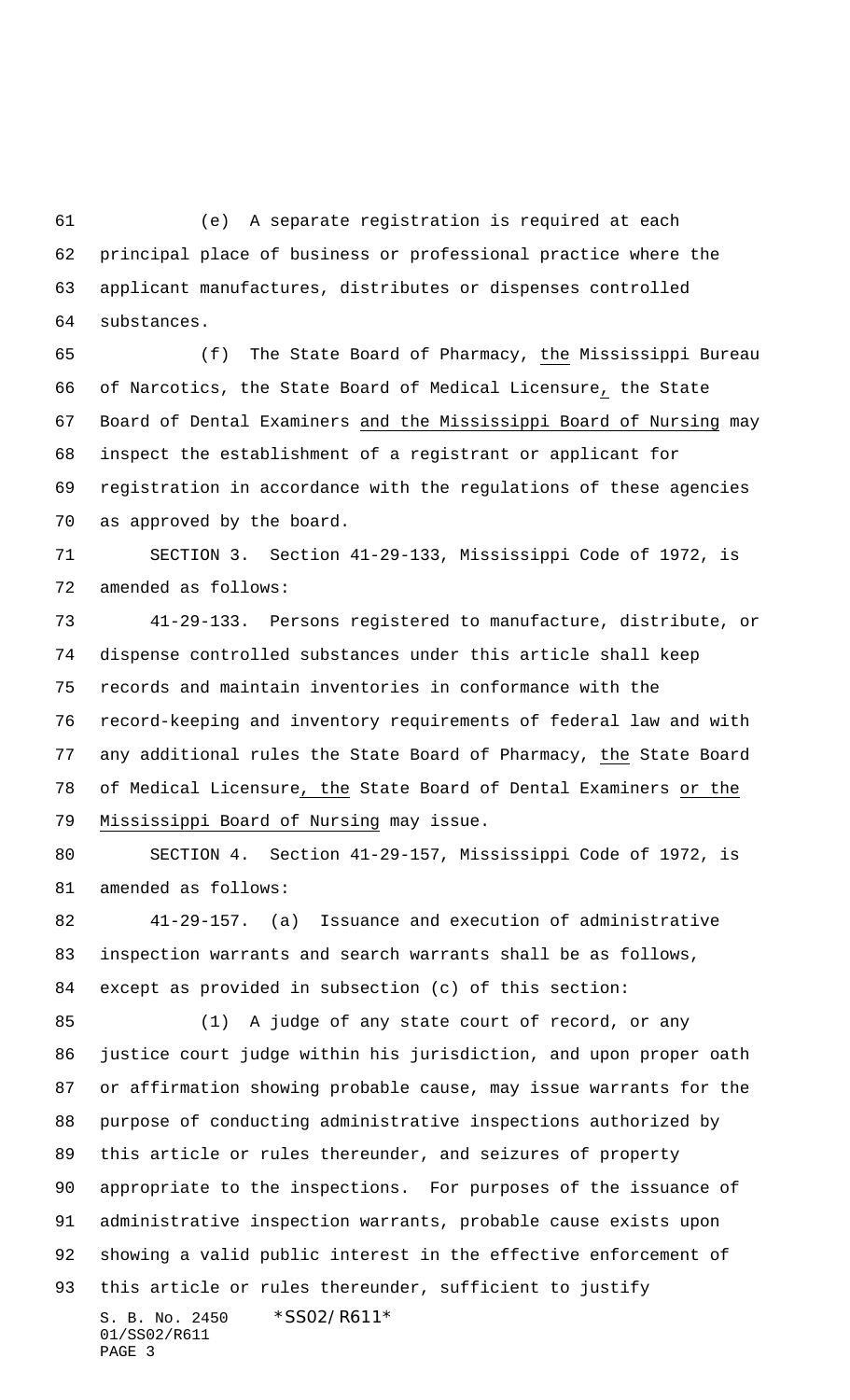administrative inspection of the area, premises, building or conveyance in the circumstances specified in the application for the warrant. All such warrants shall be served during normal business hours;

 (2) A search warrant shall issue only upon an affidavit of a person having knowledge or information of the facts alleged, sworn to before the judge or justice court judge and establishing the grounds for issuing the warrant. If the judge or justice court judge is satisfied that grounds for the application exist or that there is probable cause to believe they exist, he shall issue a warrant identifying the area, premises, building or conveyance to be searched, the purpose of the search, and, if appropriate, the type of property to be searched, if any. The warrant shall:

 (A) State the grounds for its issuance and the name of each person whose affidavit has been taken in support thereof;

 (B) Be directed to a person authorized by Section 41-29-159 to execute it;

 (C) Command the person to whom it is directed to inspect the area, premises, building or conveyance identified for the purpose specified, and if appropriate, direct the seizure of the property specified;

 (D) Identify the item or types of property to be seized, if any;

 (E) Direct that it be served and designate the judge or magistrate to whom it shall be returned;

S. B. No. 2450 \*SS02/R611\* 01/SS02/R611 PAGE 4 (3) A warrant issued pursuant to this section must be executed and returned within ten (10) days of its date unless, upon a showing of a need for additional time, the court orders otherwise. If property is seized pursuant to a warrant, a copy shall be given to the person from whom or from whose premises the property is taken, together with a receipt for the property taken. The return of the warrant shall be made promptly, accompanied by a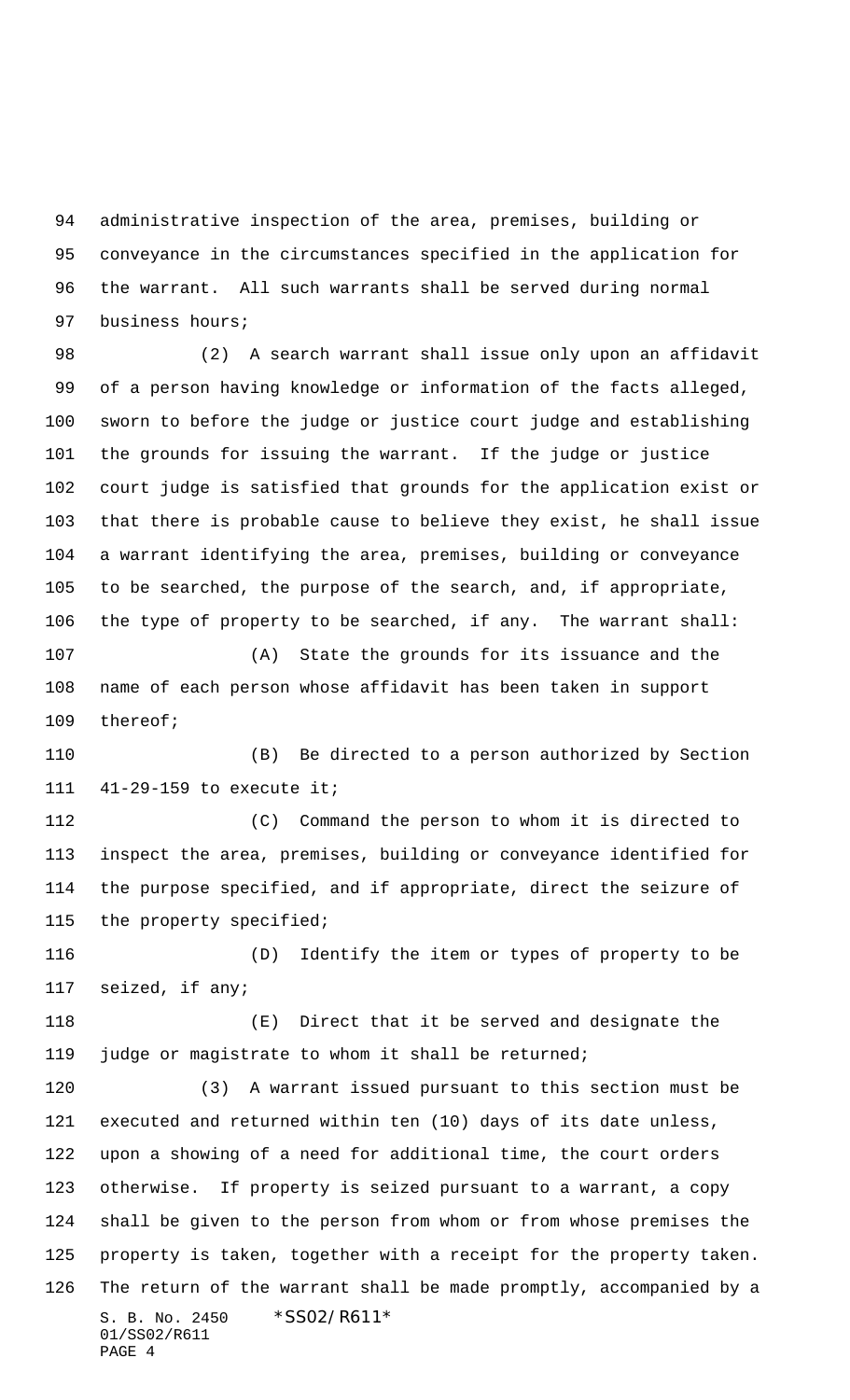written inventory of any property taken. The inventory shall be made in the presence of the person executing the warrant and of the person from whose possession or premises the property was taken, if present, or in the presence of at least one (1) credible person other than the person executing the warrant. A copy of the inventory shall be delivered to the person from whom or from whose premises the property was taken and to the applicant for the warrant;

 (4) The judge or justice court judge who has issued a warrant shall attach thereto a copy of the return and all papers returnable in connection therewith and file them with the clerk of the appropriate state court for the judicial district in which the inspection was made.

 (b) The Mississippi Bureau of Narcotics, the State Board of Pharmacy, **\* \* \*** the State Board of Medical Licensure, the State Board of Dental Examiners or the Mississippi Board of Nursing may make administrative inspections of controlled premises in accordance with the following provisions:

 (1) For purposes of this section only, "controlled premises" means:

 (A) Places where persons registered or exempted from registration requirements under this article are required to 149 keep records; and

 (B) Places including factories, warehouses, establishments and conveyances in which persons registered or exempted from registration requirements under this article are permitted to hold, manufacture, compound, process, sell, deliver, or otherwise dispose of any controlled substance.

S. B. No. 2450 \*SS02/R611\* 01/SS02/R611 PAGE 5 (2) When authorized by an administrative inspection warrant issued in accordance with the conditions imposed in this section, an officer or employee designated by the Mississippi Bureau of Narcotics, the State Board of Pharmacy, the State Board of Medical Licensure, the State Board of Dental Examiners or the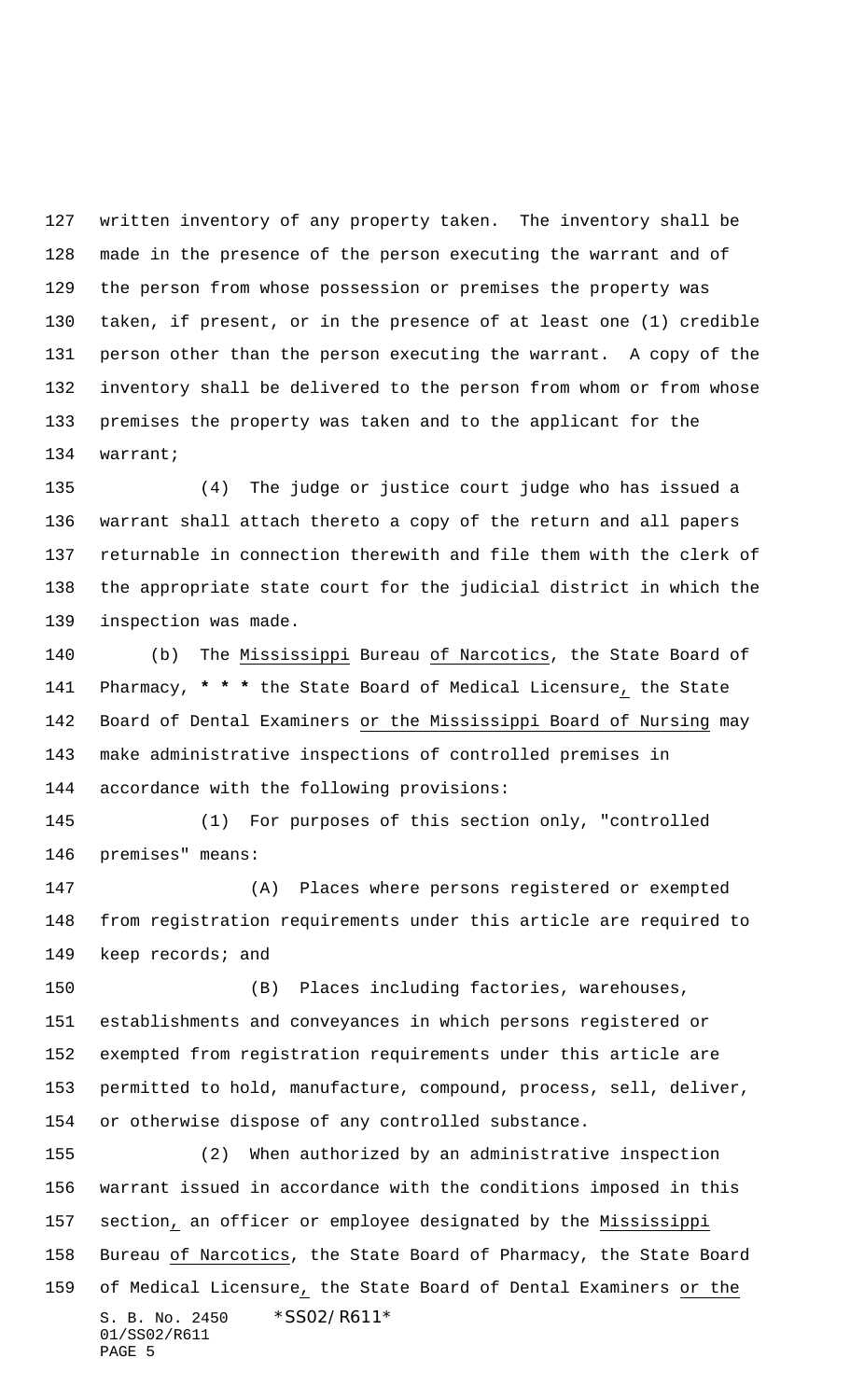Mississippi Board of Nursing, upon presenting the warrant and appropriate credentials to the owner, operator or agent in charge, may enter controlled premises for the purpose of conducting an administrative inspection.

 (3) When authorized by an administrative inspection warrant, an officer or employee designated by the Mississippi Bureau of Narcotics, the State Board of Pharmacy, the State Board of Medical Licensure, the State Board of Dental Examiners or the Mississippi Board of Nursing may:

 (A) Inspect and copy records required by this 170 article to be kept;

 (B) Inspect, within reasonable limits and in a reasonable manner, controlled premises and all pertinent equipment, finished and unfinished material, containers and labeling found therein, and, except as provided in paragraph (5) of this subsection, all other things therein, including records, files, papers, processes, controls and facilities bearing on violation of this article; and

 (C) Inventory any stock of any controlled substance therein and obtain samples thereof.

 (4) This section does not prevent the inspection without a warrant of books and records pursuant to an administrative subpoena, nor does it prevent entries and administrative inspections, including seizures of property, without a warrant:

 (A) If the owner, operator or agent in charge of 186 the controlled premises consents;

 (B) In situations presenting imminent danger to health or safety;

 (C) In situations involving inspection of conveyances if there is reasonable cause to believe that the mobility of the conveyance makes it impracticable to obtain a warrant;

S. B. No. 2450 \*SS02/R611\* 01/SS02/R611 PAGE 6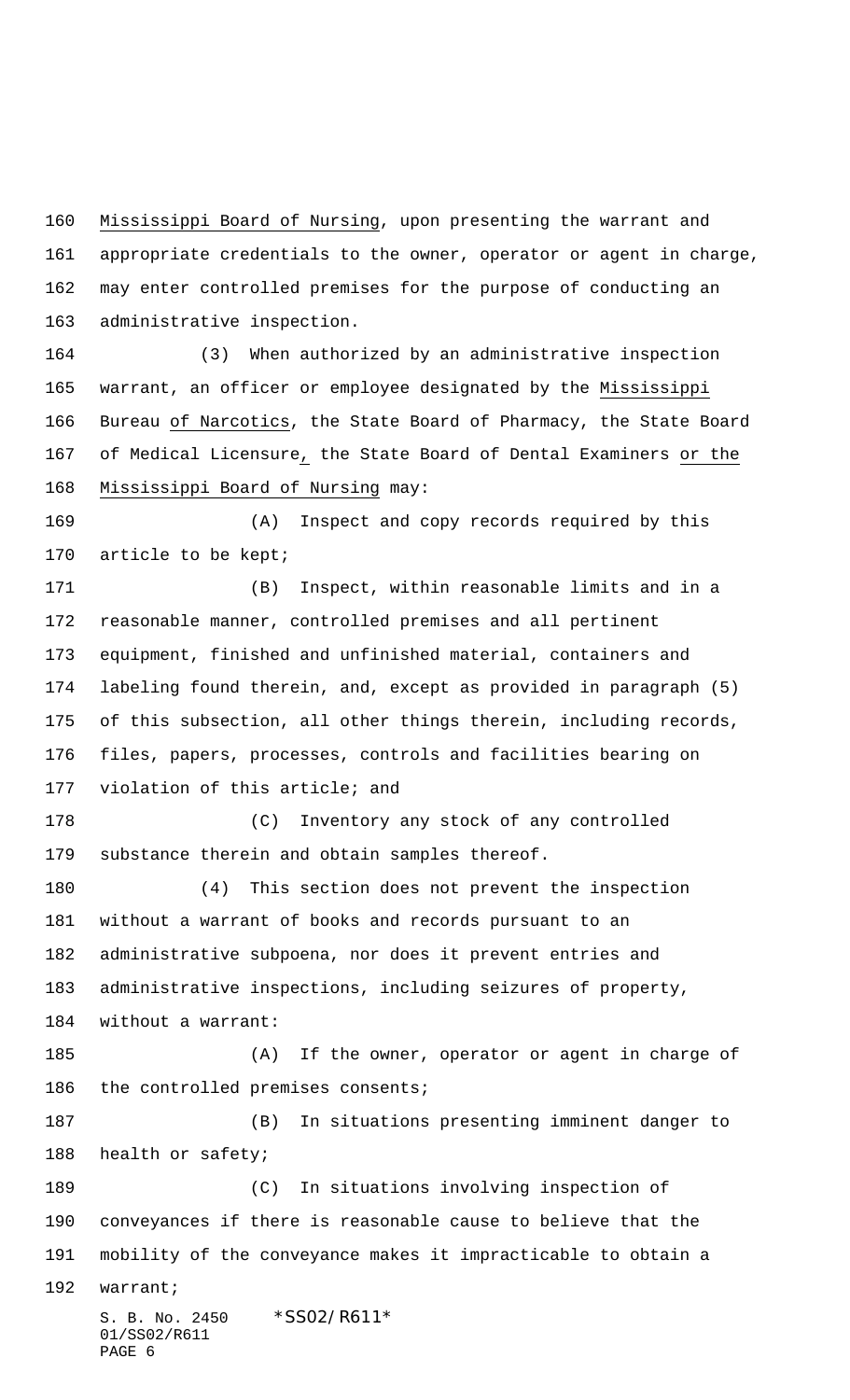(D) In any other exceptional or emergency circumstance where time or opportunity to apply for a warrant is lacking; or

 (E) In all other situations in which a warrant is not constitutionally required.

 (5) An inspection authorized by this section shall not extend to financial data, sales data, other than shipment data, or pricing data unless the owner, operator or agent in charge of the controlled premises consents in writing.

 (c) Any agent of the bureau authorized to execute a search warrant involving controlled substances, the penalty for which is imprisonment for more than one (1) year, may, without notice of his authority and purpose, break open an outer door or inner door, or window of a building, or any part of the building, if the judge issuing the warrant:

 (1) Is satisfied that there is probable cause to believe that:

 (A) The property sought may, and, if such notice is given, will be easily and quickly destroyed or disposed of; or (B) The giving of such notice will immediately endanger the life or safety of the executing officer or another person; and

 (2) Has included in the warrant a direction that the officer executing the warrant shall not be required to give such notice.

 Any officer acting under such warrant shall, as soon as practical, after entering the premises, identify himself and give the reasons and authority for his entrance upon the premises.

S. B. No. 2450 \*SS02/R611\* 01/SS02/R611 PAGE 7 Search warrants which include the instruction that the executing officer shall not be required to give notice of authority and purpose as authorized by this subsection shall be issued only by the county court or county judge in vacation, chancery court or by the chancellor in vacation, by the circuit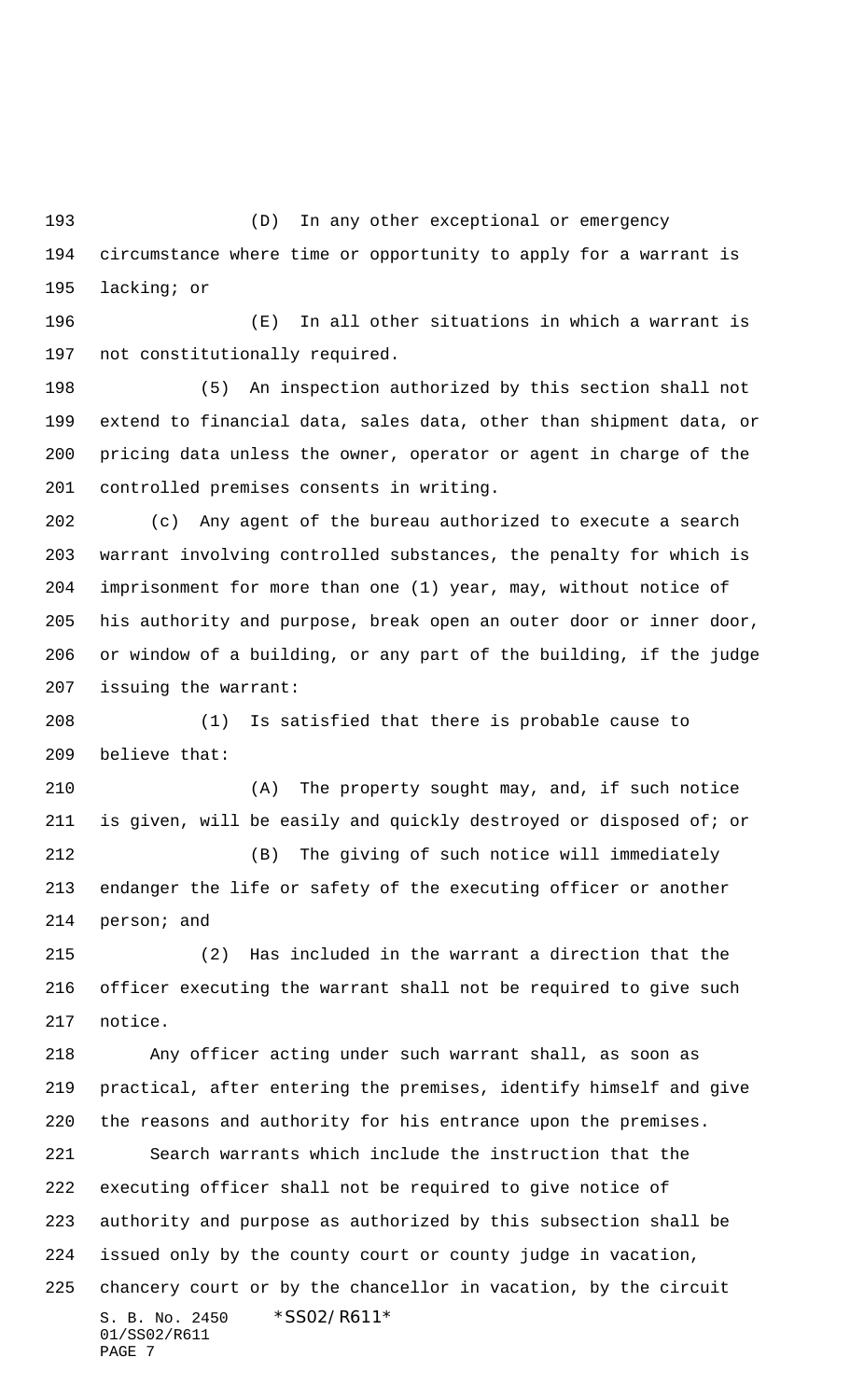court or circuit judge in vacation, or by a justice of the Mississippi Supreme Court.

 This subsection shall expire and stand repealed from and after July 1, 1974, except that the repeal shall not affect the validity or legality of any search authorized under this subsection and conducted prior to July 1, 1974.

 SECTION 5. Section 41-29-159, Mississippi Code of 1972, is amended as follows:

 41-29-159. (a) Any officer or employee of the Mississippi Bureau of Narcotics, investigative unit of the State Board of Pharmacy, investigative unit of the State Board of Medical Licensure, investigative unit of the State Board of Dental Examiners, investigative unit of the Mississippi Board of Nursing, any duly sworn peace officer of the State of Mississippi, any enforcement officer of the Mississippi Department of Transportation, or any highway patrolman, may, while engaged in the performance of his statutory duties:

(1) Carry firearms;

 (2) Execute and serve search warrants, arrest warrants, 245 subpoenas, and summonses issued under the authority of this state;

 (3) Make arrests without warrant for any offense under this article committed in his presence, or if he has probable cause to believe that the person to be arrested has committed or 249 is committing a crime; and

(4) Make seizures of property pursuant to this article.

S. B. No. 2450 \*SS02/R611\* 01/SS02/R611 PAGE 8 (b) As divided among the Mississippi Bureau of Narcotics, the State Board of Pharmacy, the State Board of Medical Licensure, the State Board of Dental Examiners and the Mississippi Board of Nursing, the primary responsibility of the illicit street traffic or other illicit traffic of drugs is delegated to agents of the Mississippi Bureau of Narcotics. The State Board of Pharmacy is delegated the responsibility of regulating and checking the legitimate drug traffic among pharmacists, pharmacies, hospitals,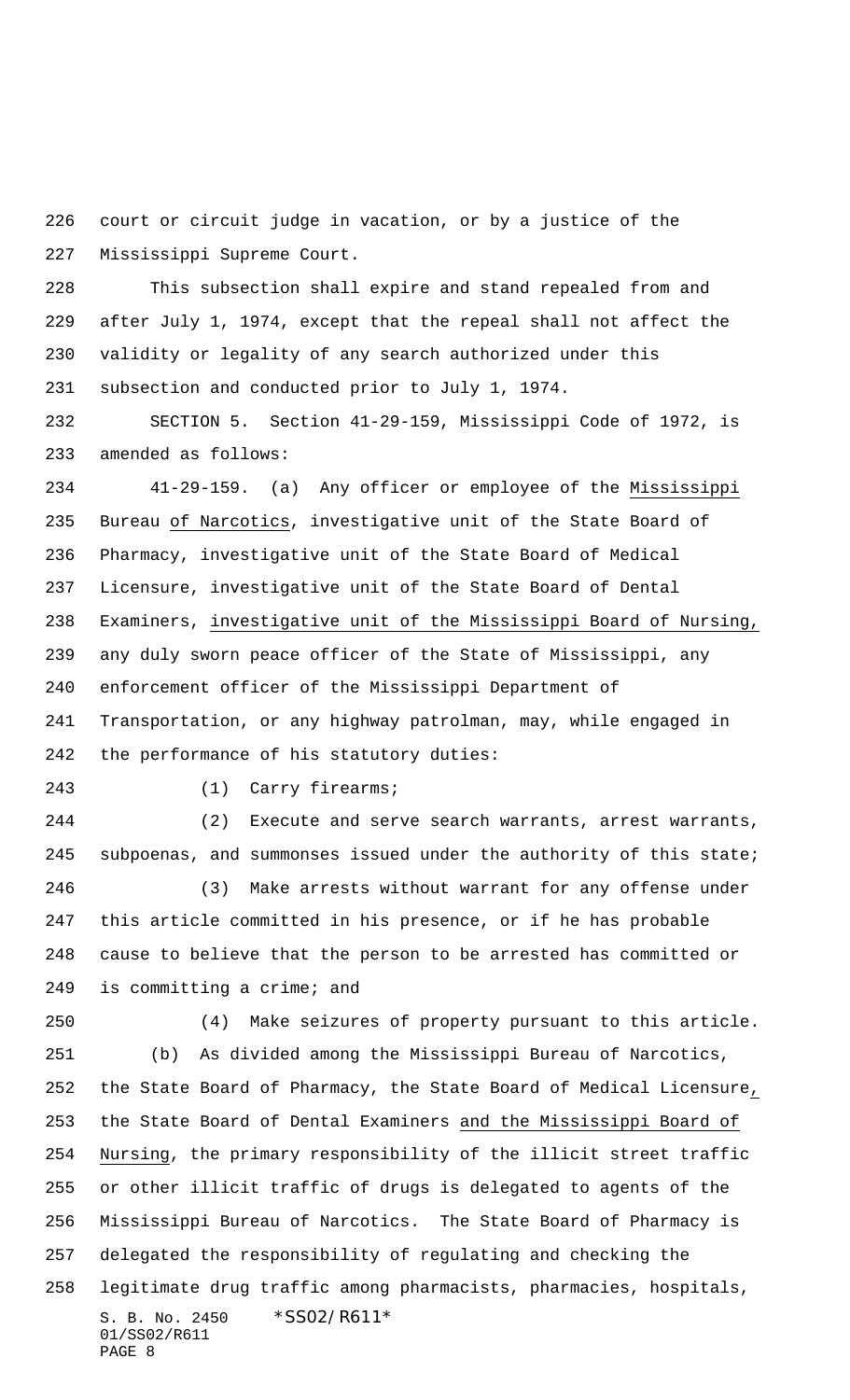nursing homes, drug manufacturers, and any other related professions and facilities with the exception of the medical, dental, nursing and veterinary professions. The State Board of Medical Licensure is responsible for the legitimate drug traffic among **\* \* \*** physicians, podiatrists and veterinarians. The Mississippi Board of Dental Examiners is responsible for the legitimate drug traffic among dentists and dental hygienists. The Mississippi Board of Nursing is responsible for the legitimate

drug traffic among nurses.

 (c) The provisions of this section shall not be construed to limit or preclude the detection or arrest of persons in violation of Section 41-29-139 by any local law enforcement officer, sheriff, deputy sheriff or peace officer.

 (d) Agents of the bureau are **\* \* \*** authorized to investigate the circumstances of deaths which are caused by drug overdose or which are believed to be caused by drug overdose.

 (e) Any person who shall impersonate in any way the director or any agent, or who shall in any manner hold himself out as being, or represent himself as being, an officer or agent of the Mississippi Bureau of Narcotics shall be guilty of a misdemeanor, and upon conviction thereof shall be punished by a fine of not less than One Hundred Dollars (\$100.00) nor more than Five Hundred Dollars (\$500.00) or by imprisonment for not more than one (1) year, or by both such fine and imprisonment.

 SECTION 6. Section 41-29-167, Mississippi Code of 1972, is amended as follows:

S. B. No. 2450 \*SS02/R611\* 01/SS02/R611 41-29-167. (a) The State Board of Medical Licensure, the Mississippi Bureau of Narcotics, the State Board of Pharmacy, **\* \* \*** the State Board of Dental Examiners and the Mississippi Board of Nursing shall cooperate with federal and other state agencies in discharging their responsibilities concerning traffic in controlled substances and in suppressing the abuse of controlled substances. To this end, they may:

```
PAGE 9
```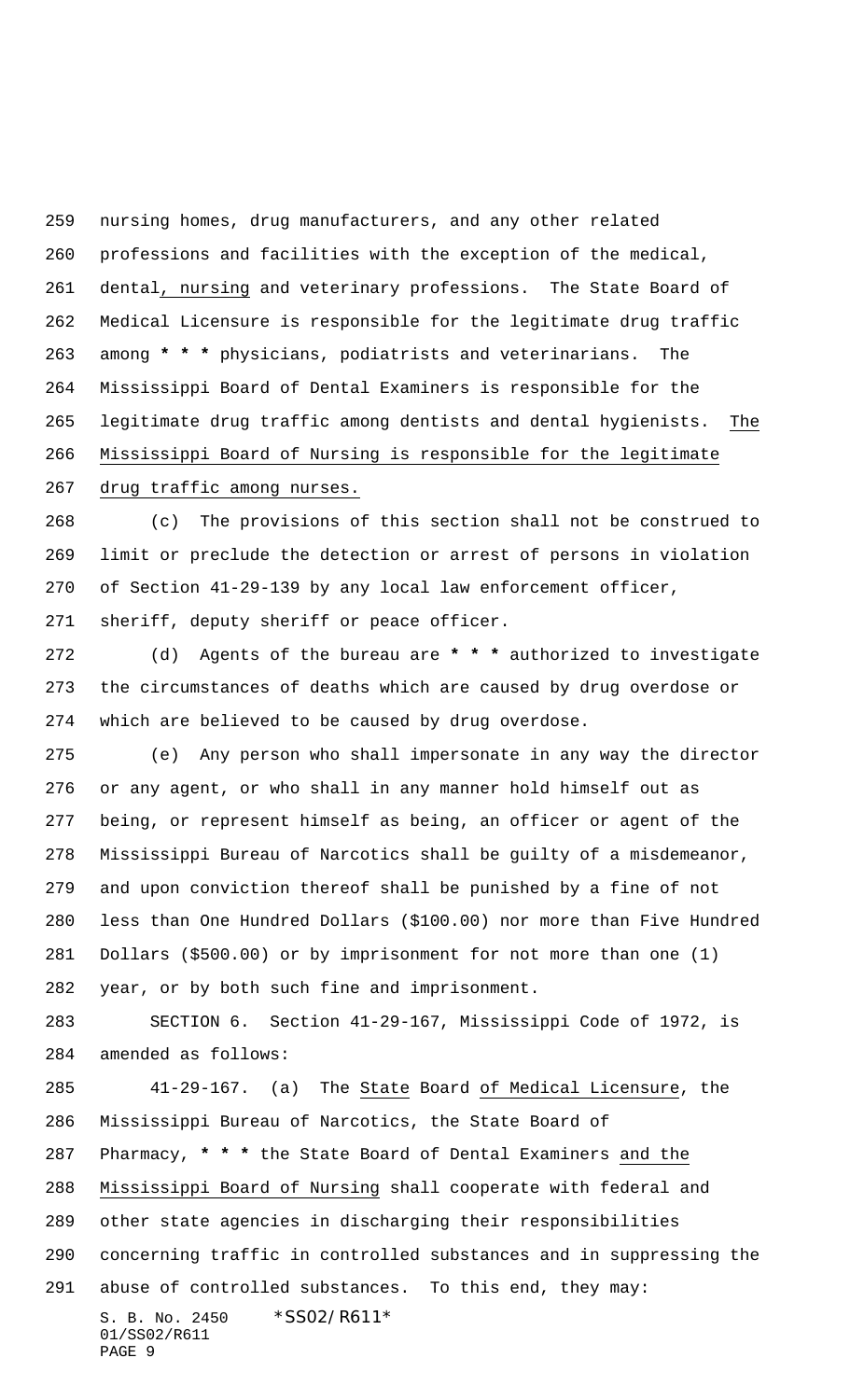(1) Arrange for the exchange of information among governmental officials concerning the use and abuse of controlled substances;

 (2) Coordinate and cooperate in training programs concerning controlled substance law enforcement at local and state levels;

 (3) Cooperate with the United States Drug Enforcement Administration by establishing a centralized unit to accept, catalogue, file and collect statistics, including records of drug dependent persons and other controlled substance law offenders within the state, and make the information available for federal, state and local law enforcement purposes; and

 (4) Conduct programs of eradication aimed at destroying wild or illicit growth of plant species from which controlled substances may be extracted.

 (b) Results, information and evidence received from the United States Drug Enforcement Administration relating to the regulatory functions of this article, including results of inspections conducted by it may be relied and acted upon by the Mississippi Bureau of Narcotics, the State Board of Pharmacy, the State Board of Medical Licensure, the State Board of Dental Examiners and the Mississippi Board of Nursing in the exercise of their regulatory functions under this article.

 SECTION 7. Section 41-29-171, Mississippi Code of 1972, is amended as follows:

 41-29-171. (a) The Mississippi Bureau of Narcotics, the State Board of Pharmacy, the State Board of Medical Licensure, the State Board of Dental Examiners and the Mississippi Board of Nursing shall encourage research on misuse and abuse of controlled substances. In connection with the research, and in furtherance of the enforcement of this article they may:

S. B. No. 2450 \*SS02/R611\* 01/SS02/R611 PAGE 10